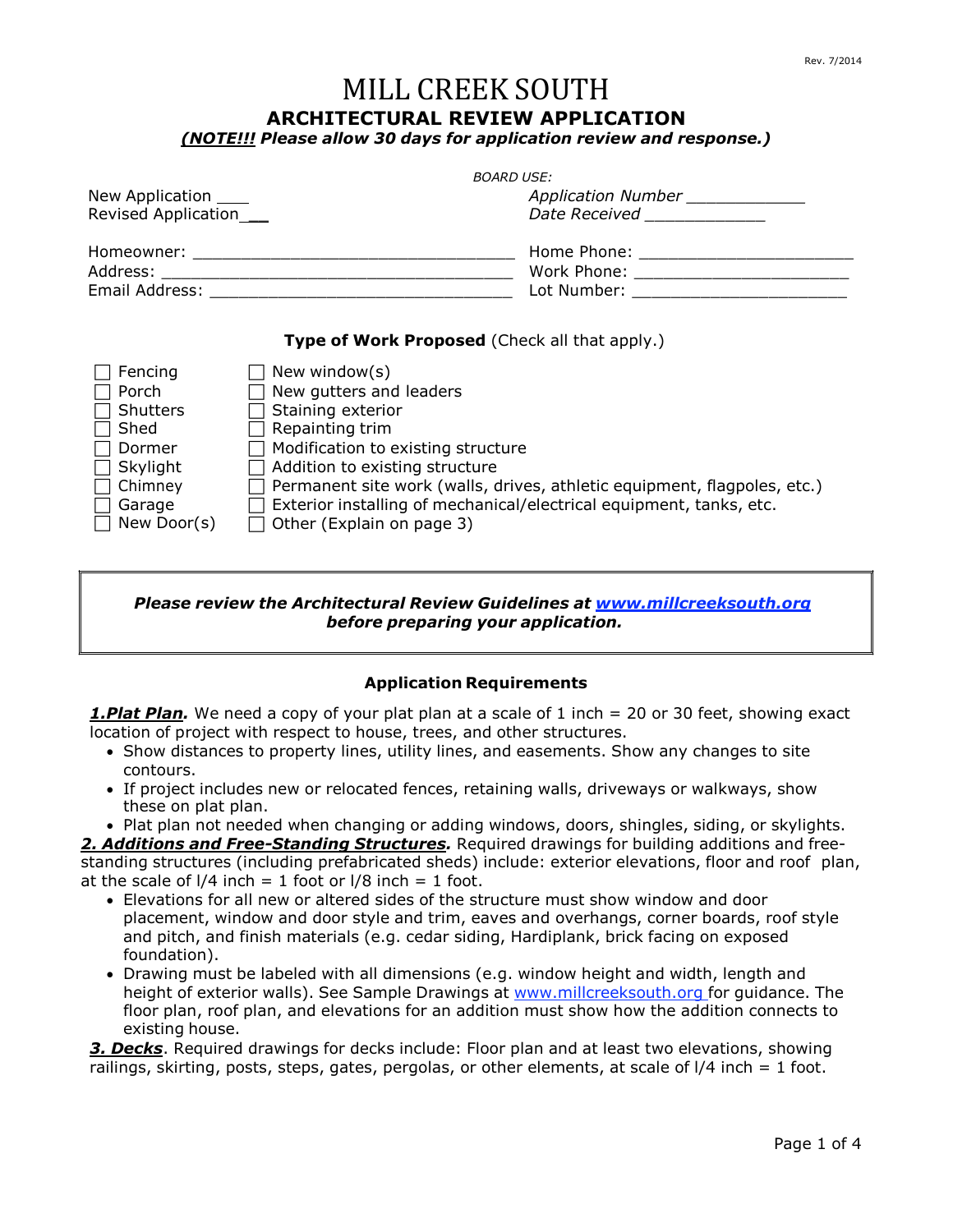| Rev. 7/2014                                                                                                                                                                                                                                                                                                                                                                                                                                                                                                                                                                                                                                                                                                                                                                                  |
|----------------------------------------------------------------------------------------------------------------------------------------------------------------------------------------------------------------------------------------------------------------------------------------------------------------------------------------------------------------------------------------------------------------------------------------------------------------------------------------------------------------------------------------------------------------------------------------------------------------------------------------------------------------------------------------------------------------------------------------------------------------------------------------------|
| 4. Fences and Walls. Required drawings for fences and walls, including retaining walls: A<br>drawing at $1/4$ inch = 1 foot, showing the dimensions, style and materials of the fence or wall and<br>including gates, gate posts, and corner posts.<br><b>5.Additional Submissions.</b> We encourage submission of photos, manufacturer's literature, and<br>sample of materials to assist in describing the project.<br>In addition to the required drawings, you may submit photos, manufacturer's literature and<br>sample of materials to assist in describing the project.<br><b>6. Written Description.</b> Write a brief description of the project on page 3, including information,<br>such as stain and paint colors, paving materials, etc.<br><b>7. Miscellaneous Questions.</b> |
| $\Box$ Will trees larger than 3-inch caliper be affected or removed? If yes, show on plat plan.<br>Yes<br>No [<br>Will digging or excavation be involved? If yes, call Ms. Utility at 1.800.552.7001.<br>Yes<br>No <sub>1</sub><br>Will storm water systems be affected? If yes, attach description of proposed methods<br>No [<br>Yes<br>to minimize the impact.<br>Will soils be moved? If yes, attach description of proposed methods to minimize impact.<br>Yes  <br>No l<br>Is county building permit required? Call 434.296.5832 to find out.<br>Yes<br>No <sub>1</sub><br>Will contractor be used? If yes, provide name, address, and phone below:<br>Yes<br>No <sub>1</sub>                                                                                                          |
|                                                                                                                                                                                                                                                                                                                                                                                                                                                                                                                                                                                                                                                                                                                                                                                              |
| Please send application and supporting materials to:<br>Architectural Review Committee, Mill Creek South<br>P.O. Box 1283, Charlottesville, VA 22902<br>arc@millcreeksouth.org<br>*** Please keep a copy of materials sent for your records! ***                                                                                                                                                                                                                                                                                                                                                                                                                                                                                                                                             |
|                                                                                                                                                                                                                                                                                                                                                                                                                                                                                                                                                                                                                                                                                                                                                                                              |
| <b>Space Below for Architectural Review Committee Use ONLY</b>                                                                                                                                                                                                                                                                                                                                                                                                                                                                                                                                                                                                                                                                                                                               |
| Rejected Approved as noted Revise and Resubmit<br>Approved                                                                                                                                                                                                                                                                                                                                                                                                                                                                                                                                                                                                                                                                                                                                   |
| <b>Remarks and Comments:</b>                                                                                                                                                                                                                                                                                                                                                                                                                                                                                                                                                                                                                                                                                                                                                                 |
|                                                                                                                                                                                                                                                                                                                                                                                                                                                                                                                                                                                                                                                                                                                                                                                              |
|                                                                                                                                                                                                                                                                                                                                                                                                                                                                                                                                                                                                                                                                                                                                                                                              |
|                                                                                                                                                                                                                                                                                                                                                                                                                                                                                                                                                                                                                                                                                                                                                                                              |
|                                                                                                                                                                                                                                                                                                                                                                                                                                                                                                                                                                                                                                                                                                                                                                                              |
| Committee Signature<br>Date and the set of the set of the set of the set of the set of the set of the set of the set of the set of th<br>Committee Signature_<br>Date and the set of the set of the set of the set of the set of the set of the set of the set of the set of th                                                                                                                                                                                                                                                                                                                                                                                                                                                                                                              |
| Committee Signature<br>Date                                                                                                                                                                                                                                                                                                                                                                                                                                                                                                                                                                                                                                                                                                                                                                  |

**Contact Architectural Review Committee at [arc@millcreeksouth.org](mailto:arc@millcreeksouth.org) for final inspection.**

<u> 1989 - Johann Stoff, amerikansk politiker (d. 1989)</u>

Remarks and Comments

Reviewer 2008 and 2008 and 2008 and 2008 and 2008 and 2008 and 2008 and 2008 and 2008 and 2008 and 2008 and 20

Page 2 of 4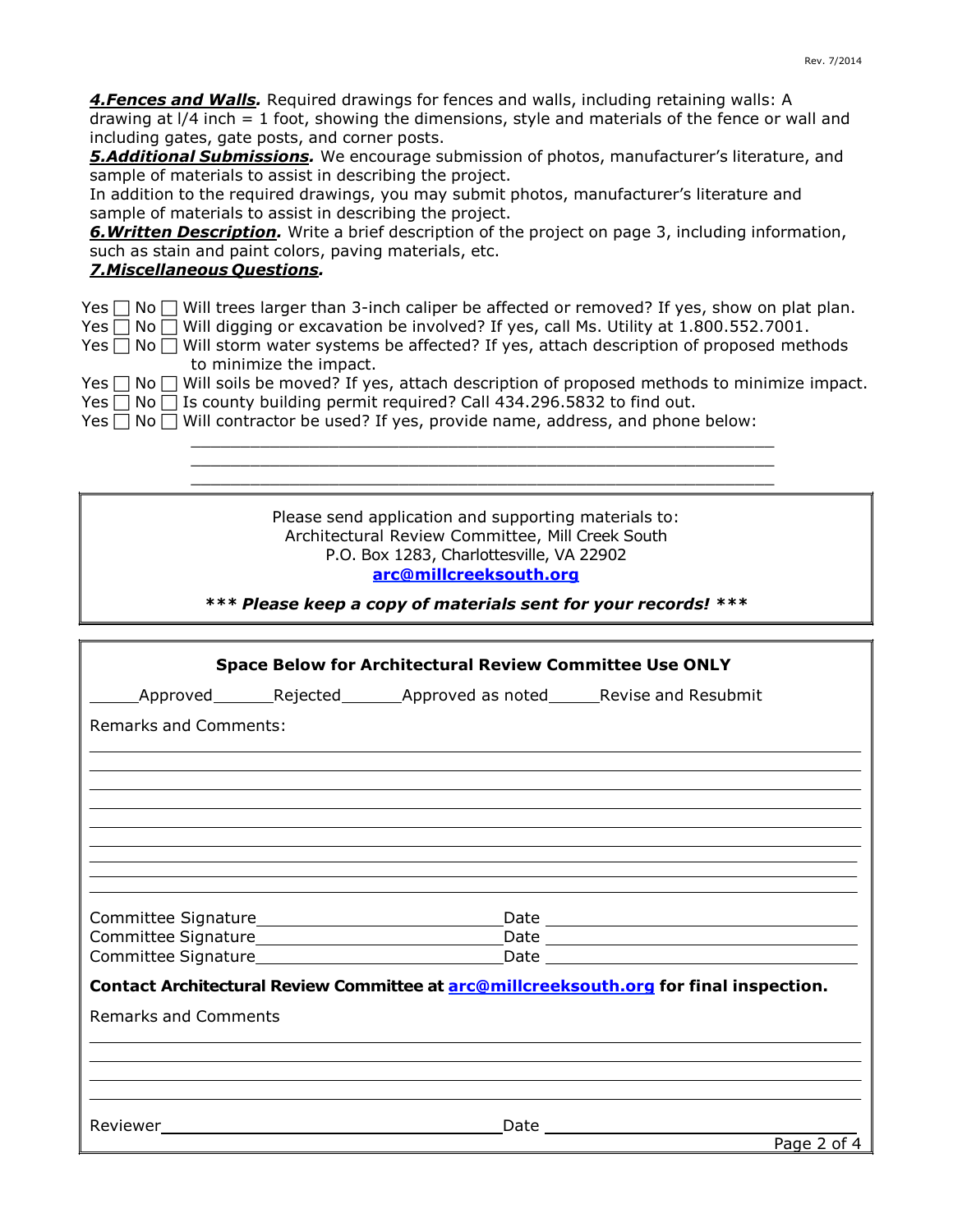## **WRITTEN DESCRIPTION**

*Please review the Architectural Review Guidelines at [www.millcreeksouth.org](http://www.millcreeksouth.org/) before writing your description. Include stain and paint colors for all projects.*